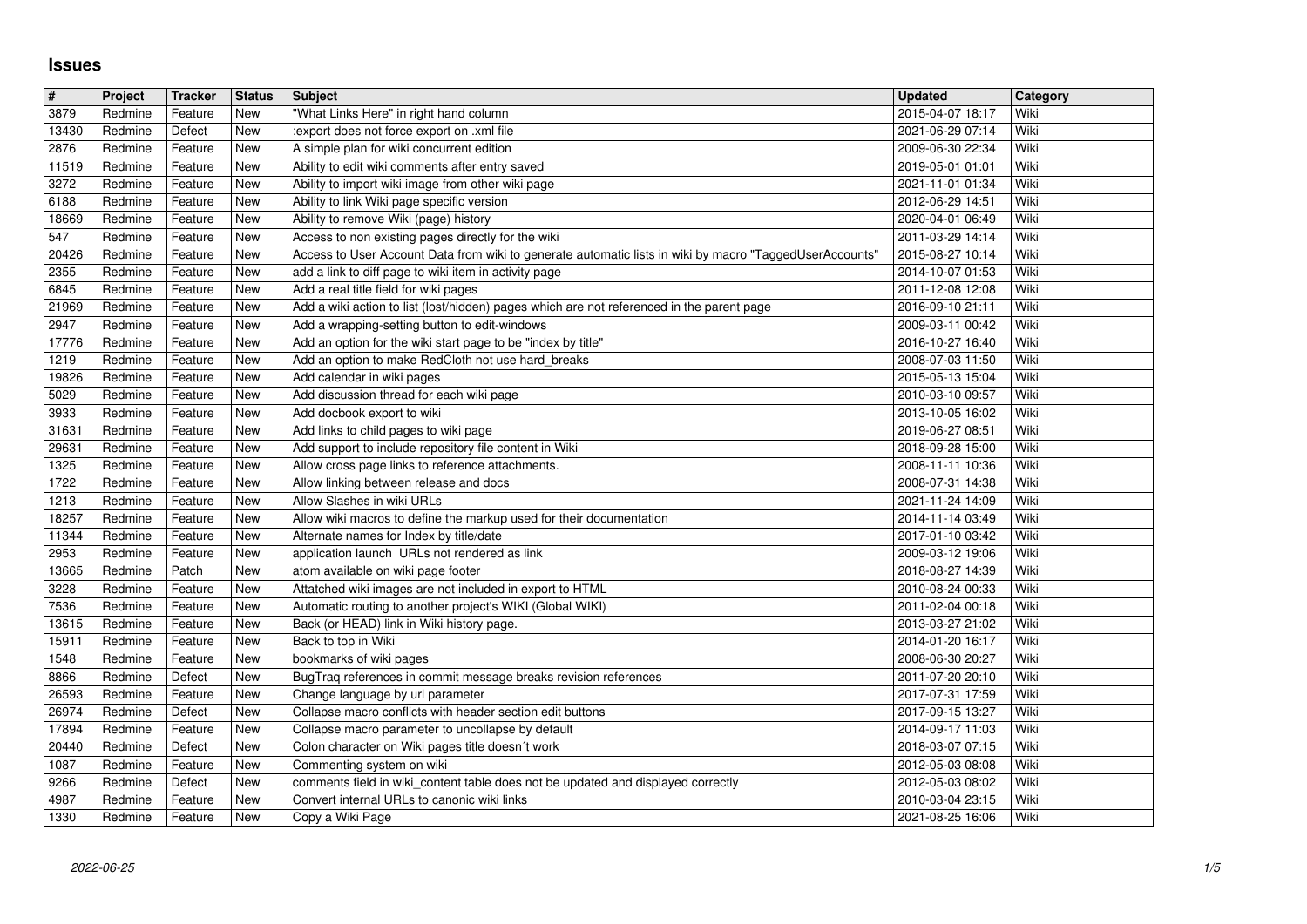| $\sqrt{t}$<br>3765 | Project<br>Redmine | Tracker<br>Feature | <b>Status</b><br>New | <b>Subject</b><br>Creating article in Wiki                                                                                                                          | <b>Updated</b><br>2010-12-11 21:33   | Category<br>Wiki |
|--------------------|--------------------|--------------------|----------------------|---------------------------------------------------------------------------------------------------------------------------------------------------------------------|--------------------------------------|------------------|
| 9091               | Redmine            | Defect             | New                  | CSS bug: fixed .header height cuts long breadcrumbs making them unusable                                                                                            | 2011-08-19 14:22                     | Wiki             |
| 3684<br>7200       | Redmine<br>Redmine | Feature<br>Feature | New<br>New           | Cucumber features in wiki<br>Current Page Inheritance in Sidebar                                                                                                    | 2009-07-31 09:11<br>2010-12-29 20:12 | Wiki<br>Wiki     |
| 2084               | Redmine            | Feature            | New                  | Customizable "protocols" to generate external links                                                                                                                 | 2008-10-24 14:48                     | Wiki             |
| 7066<br>18243      | Redmine<br>Redmine | Feature<br>Feature | New<br>New           | Develop wiki save and continue feature<br>Display list of page attachments in edit mode                                                                             | 2011-01-17 20:49<br>2014-10-30 16:12 | Wiki<br>Wiki     |
| 10673              | Redmine            | Defect             | New                  | Dot and comma in wiki pagename                                                                                                                                      | 2021-08-28 11:57                     | Wiki             |
| 1106<br>10729      | Redmine<br>Redmine | Feature<br>Feature | New<br>New           | Embedded repository images in the wiki<br>Embedded wiki pages should have their headings editable from the embedding page                                           | 2017-10-19 01:01<br>2012-05-03 11:37 | Wiki<br>Wiki     |
| 11813              | Redmine            | Defect             | New                  | Export as PDF has another output than Export as HTML                                                                                                                | 2012-09-11 15:20                     | Wiki             |
| 2219<br>22923      | Redmine<br>Redmine | Feature<br>Feature | New<br>New           | Export to LaTeX using Redcloth 4<br>Export Wiki to ODT                                                                                                              | 2010-09-02 05:21<br>2018-06-05 17:24 | Wiki<br>Wiki     |
| 24602<br>11351     | Redmine<br>Redmine | Defect<br>Feature  | New<br>New           | Exporting wiki pages in HTML fails if {{collapse}}<br>Extract code snippets from a project's VCS directly into the wiki                                             | 2016-12-13 16:39<br>2012-07-09 13:11 | Wiki<br>Wiki     |
| 2636               | Redmine            | Feature            | New                  | Feature Request: Wiki ACLs (Access control for individual pages)                                                                                                    | 2020-04-01 14:38                     | Wiki             |
| 9096<br>806        | Redmine<br>Redmine | Patch<br>Feature   | New<br>New           | Fix redirection to non-latin wiki pages after logon<br>Have wiki links display linked page title                                                                    | 2011-08-24 18:25<br>2010-06-01 13:15 | Wiki<br>Wiki     |
| 13369              | Redmine            | Feature            | New                  | Hidden wiki text that can be view-ed with adequate rights                                                                                                           | 2013-03-10 14:19                     | Wiki             |
| 6330<br>17797      | Redmine<br>Redmine | Patch<br>Feature   | New<br>New           | Hyperlinks with "%" or "!" at the end<br>If no wiki pages have been created, wiki tab should return something more informative than 404                             | 2010-10-05 15:04<br>2014-10-03 14:16 | Wiki<br>Wiki     |
| 31838              | Redmine            | Defect             | New                  | Improper parsing of wiki links<br>Improve Drop-Down list on Wiki Pages                                                                                              | 2019-08-07 02:22                     | Wiki<br>Wiki     |
| 27233<br>4258      | Redmine<br>Redmine | Feature<br>Feature | New<br>New           | Improve tab order in wikis                                                                                                                                          | 2017-10-23 18:07<br>2009-11-20 20:01 | Wiki             |
| 10035<br>21479     | Redmine<br>Redmine | Feature<br>Defect  | New<br>New           | Include sub-projects in the breadcrumb<br>Including a wiki page from another project does not resolve that page's links properly                                    | 2012-01-20 14:18<br>2015-12-10 21:25 | Wiki<br>Wiki     |
| 15982              | Redmine            | Patch              | New                  | Inconsitent wiki history functionaility                                                                                                                             | 2014-02-07 10:31                     | Wiki             |
| 3074<br>20126      | Redmine<br>Redmine | Feature<br>Feature | New<br>New           | Indention in Wiki of headings and corresponding content based on heading-depth<br>Index by date: Show the current a revision number and add a link to show the diff | 2015-01-27 20:24<br>2015-06-18 15:22 | Wiki<br>Wiki     |
| 17072              | Redmine            | Feature            | New                  | Integration redmine wiki with yUML syntax                                                                                                                           | 2014-06-04 18:44                     | Wiki             |
| 1439<br>1994       | Redmine<br>Redmine | Feature<br>Feature | New<br>New           | Interlinking between wiki and issues<br>LaTEX support in Wiki, Forums and Issues                                                                                    | 2013-03-18 05:46<br>2018-09-04 20:50 | Wiki<br>Wiki     |
| 1856               | Redmine            | Feature            | New                  | Link syntax is inconsistent                                                                                                                                         | 2008-09-21 14:03                     | Wiki             |
| 18042<br>1533      | Redmine<br>Redmine | Feature<br>Feature | New<br>New           | Link to a specific repository in another project<br>Link to included page in wiki                                                                                   | 2014-10-07 13:17<br>2008-06-26 13:51 | Wiki<br>Wiki     |
| 26530<br>9114      | Redmine<br>Redmine | Feature<br>Feature | New<br>New           | Links to Wiki pages of unauthorized projects should be smarter<br>List incoming links in wiki-pages                                                                 | 2018-01-17 00:48<br>2011-12-07 16:44 | Wiki<br>Wiki     |
| 12616              | Redmine            | Defect             | New                  | Macros in sidebar do not show correct information.                                                                                                                  | 2012-12-17 16:04                     | Wiki             |
| 16469<br>6401      | Redmine<br>Redmine | Feature<br>Feature | New<br><b>New</b>    | Make Diff possible for all revisions<br>Make Wiki Redirects editable                                                                                                | 2014-03-31 09:19<br>2020-11-09 16:35 | Wiki<br>Wiki     |
| 4717               | Redmine            | Feature            | New                  | Make wiki tab link use the actual link that contains the page name.                                                                                                 | 2010-02-02 15:21                     | Wiki             |
| 1857<br>18656      | Redmine<br>Redmine | Patch<br>Feature   | New<br>New           | Make {{toc}} render as properly nested list + skip support<br>Markdown links priority                                                                               | 2010-11-06 19:46<br>2014-12-16 15:20 | Wiki<br>Wiki     |
|                    |                    |                    |                      |                                                                                                                                                                     |                                      |                  |
|                    |                    |                    |                      |                                                                                                                                                                     |                                      |                  |
|                    |                    |                    |                      |                                                                                                                                                                     |                                      |                  |
|                    |                    |                    |                      |                                                                                                                                                                     |                                      |                  |
|                    |                    |                    |                      |                                                                                                                                                                     |                                      |                  |
|                    |                    |                    |                      |                                                                                                                                                                     |                                      |                  |
|                    |                    |                    |                      |                                                                                                                                                                     |                                      |                  |
|                    |                    |                    |                      |                                                                                                                                                                     |                                      |                  |
|                    |                    |                    |                      |                                                                                                                                                                     |                                      |                  |
|                    |                    |                    |                      |                                                                                                                                                                     |                                      |                  |
|                    |                    |                    |                      |                                                                                                                                                                     |                                      |                  |
|                    |                    |                    |                      |                                                                                                                                                                     |                                      |                  |
|                    |                    |                    |                      |                                                                                                                                                                     |                                      |                  |
|                    |                    |                    |                      |                                                                                                                                                                     |                                      |                  |
|                    |                    |                    |                      |                                                                                                                                                                     |                                      |                  |
|                    |                    |                    |                      |                                                                                                                                                                     |                                      |                  |
|                    |                    |                    |                      |                                                                                                                                                                     |                                      |                  |
|                    |                    |                    |                      |                                                                                                                                                                     |                                      |                  |
|                    |                    |                    |                      |                                                                                                                                                                     |                                      |                  |
|                    |                    |                    |                      |                                                                                                                                                                     |                                      |                  |
|                    |                    |                    |                      |                                                                                                                                                                     |                                      |                  |
|                    |                    |                    |                      |                                                                                                                                                                     |                                      |                  |
|                    |                    |                    |                      |                                                                                                                                                                     |                                      |                  |
|                    |                    |                    |                      |                                                                                                                                                                     |                                      |                  |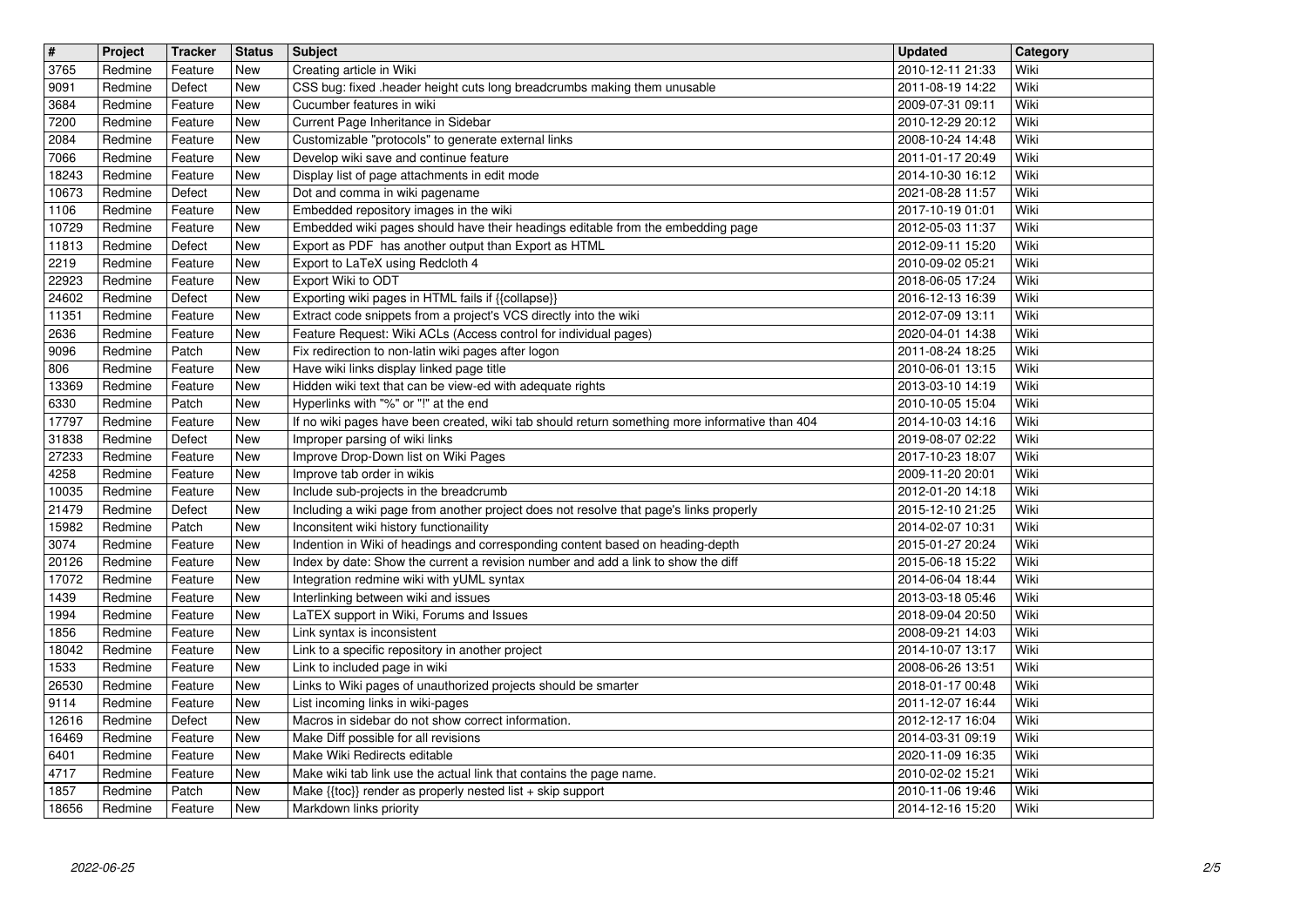| $\overline{\mathbf{H}}$ | Project            | <b>Tracker</b>     | <b>Status</b>            | Subject                                                                                                                   | <b>Updated</b>                       | Category     |
|-------------------------|--------------------|--------------------|--------------------------|---------------------------------------------------------------------------------------------------------------------------|--------------------------------------|--------------|
| 36840<br>13294          | Redmine<br>Redmine | Feature<br>Feature | <b>New</b><br>New        | Migrate Wiki needs an update.<br>More powerful includes                                                                   | 2022-03-25 21:01<br>2013-02-26 13:37 | Wiki<br>Wiki |
| 9601                    | Redmine            | Feature            | <b>New</b>               | Multi language wiki                                                                                                       | 2020-06-21 18:21                     | Wiki         |
| 31770<br>30165          | Redmine<br>Redmine | Defect<br>Defect   | <b>New</b><br><b>New</b> | New shortcut for in-page wiki links shows link with leading #<br>Non used images in Wiki pages are not easily to identify | 2019-07-22 14:44<br>2018-12-09 18:38 | Wiki<br>Wiki |
| 21957                   | Redmine            | Feature            | New                      | Option ignore whitespace in Wiki diff                                                                                     | 2016-02-05 05:05                     | Wiki         |
| 4301<br>16252           | Redmine<br>Redmine | Feature<br>Feature | New<br><b>New</b>        | position Wiki Toc in sidebar<br>Private wiki                                                                              | 2011-08-02 06:59<br>2018-03-31 08:40 | Wiki<br>Wiki |
| 11697                   | Redmine            | Defect             | <b>New</b>               | Problem with Wiki export to PDF / HTML / TXT - 'include' does not includes                                                | 2018-06-07 16:20                     | Wiki         |
| 31550                   | Redmine            | Defect             | <b>New</b>               | Project "Version" view's "Wiki page" field is still shown, although "Wiki" module is disabled on the project              | 2019-12-08 07:34                     | Wiki         |
| 16729<br>1226           | Redmine<br>Redmine | Feature<br>Feature | New<br><b>New</b>        | properties of issue dynamically available in wiki<br>query results on wiki pages                                          | 2014-05-01 10:31<br>2015-02-12 21:16 | Wiki<br>Wiki |
| 1440                    | Redmine            | Feature            | <b>New</b>               | Questions/clarifications                                                                                                  | 2008-06-13 12:30                     | Wiki         |
| 29649<br>10568          | Redmine<br>Redmine | Patch<br>Feature   | <b>New</b><br><b>New</b> | Rake task to export wiki to HTML/PDF<br>Real-Time Collaborative Editor Wiki                                               | 2022-06-02 15:25<br>2015-07-14 05:17 | Wiki<br>Wiki |
| 16996                   | Redmine            | Feature            | <b>New</b>               | Reciprocal links (or, "Related wiki pages")                                                                               | 2020-07-15 17:03                     | Wiki         |
| 15885<br>1187           | Redmine<br>Redmine | Defect<br>Feature  | <b>New</b><br>New        | Redirection of a wikipage with a %-sign seems to be broken<br>Relate a Wiki page to a project module.                     | 2014-02-21 13:22<br>2012-01-05 17:50 | Wiki<br>Wiki |
| 1208                    | Redmine            | Feature            | <b>New</b>               | Restructured text support for the wiki                                                                                    | 2013-12-19 04:10                     | Wiki         |
| 22958                   | Redmine            | Feature            | New                      | RFE: Create new 'include_once' macro that pulls in contents from included page once                                       | 2016-06-24 17:21                     | Wiki         |
| 656<br>17093            | Redmine<br>Redmine | Feature<br>Feature | <b>New</b><br><b>New</b> | Roadmap with wiki page<br>Roll Based Wiki Permissions                                                                     | 2013-12-17 20:44<br>2014-07-03 06:23 | Wiki<br>Wiki |
| 2782                    | Redmine            | Feature            | <b>New</b>               | Save + Continue or AJAX save POST                                                                                         | 2014-06-25 15:03                     | Wiki         |
| 20435<br>17238          | Redmine<br>Redmine | Feature<br>Feature | <b>New</b><br><b>New</b> | Search wiki in specific languages<br>Searching parsed wiki content - Cache option for Wiki pages                          | 2015-07-30 01:26<br>2014-09-26 11:25 | Wiki<br>Wiki |
| 7749                    | Redmine            | Feature            | <b>New</b>               | Set the order of sub wiki pages manully on "index by title"                                                               | 2011-03-01 18:35                     | Wiki         |
| 90<br>28947             | Redmine<br>Redmine | Feature<br>Feature | <b>New</b><br><b>New</b> | Show deleted wiki pages or wiki files on the activity<br>Show the existing attachments on the wiki editing page           | 2018-04-18 09:25<br>2018-06-27 07:57 | Wiki<br>Wiki |
| 26400                   | Redmine            | Feature            | New                      | Side by side diff view in wiki                                                                                            | 2017-07-10 13:36                     | Wiki         |
| 18295                   | Redmine            | Feature            | New                      | Soft delete of wiki pages                                                                                                 | 2018-11-12 13:41                     | Wiki         |
| 9115<br>5103            | Redmine<br>Redmine | Feature<br>Feature | <b>New</b><br><b>New</b> | special lists of wiki-pages<br>status "out of date" for wiki pages                                                        | 2011-08-24 11:43<br>2010-03-17 16:55 | Wiki<br>Wiki |
| 1700                    | Redmine            | Patch              | New                      | Support for extra macros to help in move from trac                                                                        | 2011-12-05 10:20                     | Wiki         |
| 7971<br>3806            | Redmine<br>Redmine | Feature<br>Patch   | New<br><b>New</b>        | Syntax to create a link that opens a new windows<br>Template engine                                                       | 2011-03-23 20:40<br>2018-01-16 17:13 | Wiki<br>Wiki |
| 15826                   | Redmine            | Defect             | <b>New</b>               | Unable to edit some Wiki pages                                                                                            | 2014-01-08 20:15                     | Wiki         |
| 8928<br>592             | Redmine<br>Redmine | Feature<br>Feature | New<br>New               | Use autocomplete in the wiki rename page to change parent page<br>User Wiki Page                                          | 2011-07-30 10:51<br>2016-05-10 23:04 | Wiki<br>Wiki |
| $\boxed{1504}$          | Redmine            | Feature            | New                      | Users should be able to replace a wiki file attachment                                                                    | 2008-06-19 20:32                     | Wiki         |
| 8463                    | Redmine            | Feature            | New                      | View Wiki source                                                                                                          | 2011-05-30 10:55                     | Wiki         |
| 3205<br>9482            | Redmine<br>Redmine | Feature<br>Feature | New<br>New               | Wiki "Blocks"<br>Wiki - minor change without notification                                                                 | 2009-04-20 12:20<br>2012-03-08 16:48 | Wiki<br>Wiki |
| 4032                    | Redmine            | Feature            | New                      | Wiki attachment history                                                                                                   | 2009-10-15 09:42                     | Wiki         |
|                         |                    |                    |                          |                                                                                                                           |                                      |              |
|                         |                    |                    |                          |                                                                                                                           |                                      |              |
|                         |                    |                    |                          |                                                                                                                           |                                      |              |
|                         |                    |                    |                          |                                                                                                                           |                                      |              |
|                         |                    |                    |                          |                                                                                                                           |                                      |              |
|                         |                    |                    |                          |                                                                                                                           |                                      |              |
|                         |                    |                    |                          |                                                                                                                           |                                      |              |
|                         |                    |                    |                          |                                                                                                                           |                                      |              |
|                         |                    |                    |                          |                                                                                                                           |                                      |              |
|                         |                    |                    |                          |                                                                                                                           |                                      |              |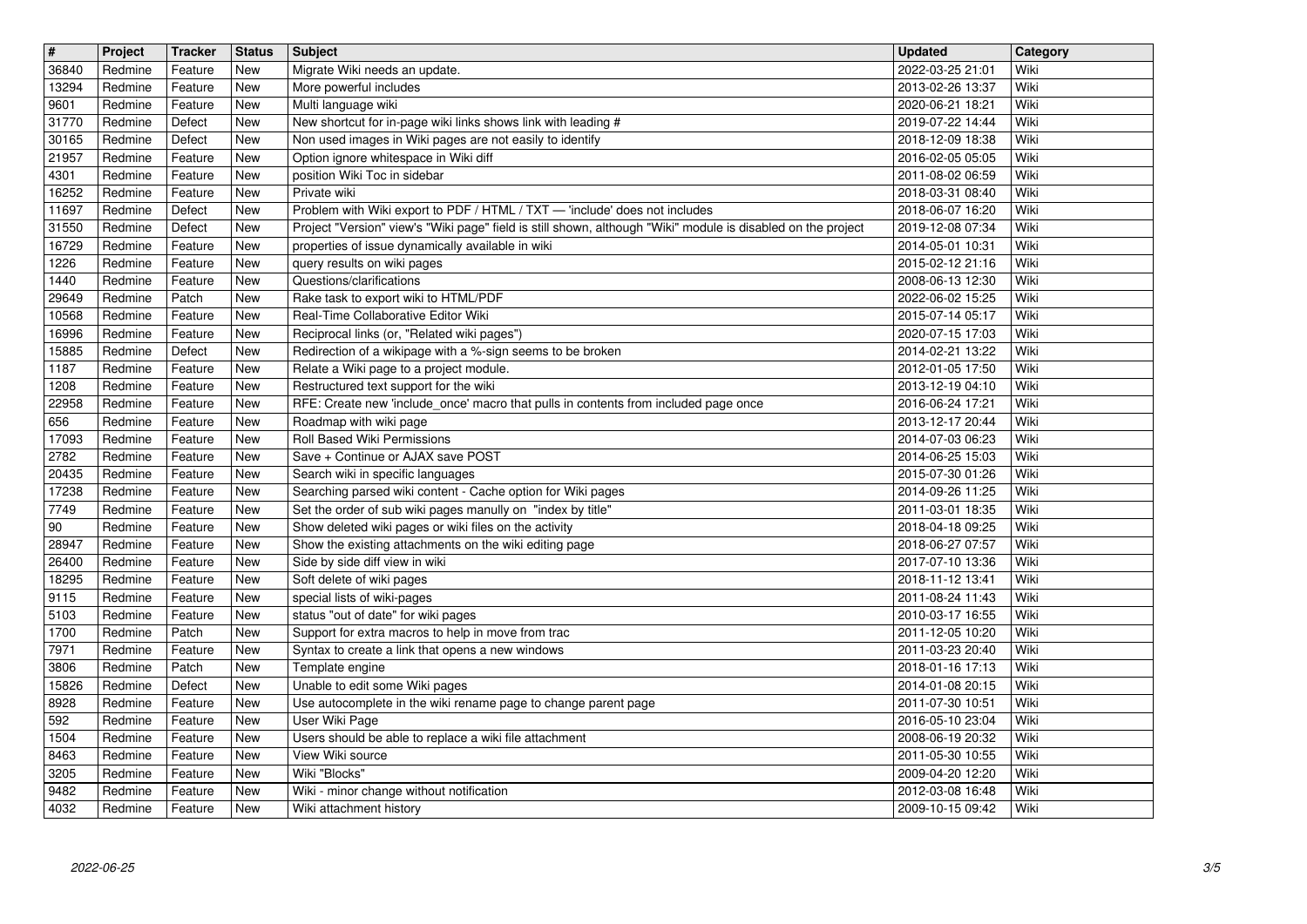| $\sqrt{t}$<br>2698 | Project<br>Redmine | Tracker<br>Feature | <b>Status</b><br>New | <b>Subject</b>                                                                                                                                  | <b>Updated</b>                       | Category<br>Wiki                               |
|--------------------|--------------------|--------------------|----------------------|-------------------------------------------------------------------------------------------------------------------------------------------------|--------------------------------------|------------------------------------------------|
| 5402               | Redmine            | Feature            | New                  | Wiki Auto-Save currently editing page<br>Wiki diff: line by line instead of word by word                                                        | 2015-01-14 09:50<br>2011-01-05 23:58 | Wiki                                           |
| 16036<br>14115     | Redmine<br>Redmine | Defect<br>Feature  | New<br>New           | wiki edit pencil links are sometimes missing, throwing off the other pencil edit links<br>Wiki enhancements: parent page and ajax               | 2017-06-08 22:19<br>2014-04-24 14:19 | Wiki<br>Wiki                                   |
| 16324              | Redmine            | Feature            | New                  | Wiki export as docx file.                                                                                                                       | 2016-05-31 10:53                     | Wiki                                           |
| 4544<br>20356      | Redmine<br>Redmine | Defect<br>Defect   | New<br>New           | Wiki exported HTML has different CSS formatting to the original<br>Wiki gets destroyed after rename                                             | 2016-03-31 12:03<br>2015-09-07 08:23 | Wiki<br>Wiki                                   |
| 26303              | Redmine            | Feature            | New                  | Wiki include macro: add icons for editing and viewing an included wiki page                                                                     | 2017-06-29 13:54                     | Wiki                                           |
| 3547<br>4372       | Redmine<br>Redmine | Feature<br>Feature | New<br>New           | Wiki include macro: add ability to include single section<br>Wiki include macro: Include specific revision                                      | 2019-02-12 11:06<br>2015-10-23 15:20 | Wiki<br>Wiki                                   |
| 12875              | Redmine            | Feature            | New                  | Wiki links to Overview/Activity/Roadmap/Issues/Documents/Files/News/Forums/etc of a particular project                                          | 2013-01-20 21:34                     | Wiki                                           |
| 9733<br>9315       | Redmine<br>Redmine | Feature<br>Feature | New<br>New           | WIKI macro to insert database query result as wiki table<br>Wiki Page as MS OneNote                                                             | 2011-12-13 10:47<br>2011-09-24 16:56 | Wiki<br>Wiki                                   |
| 3274               | Redmine            | Patch              | New                  | Wiki Page Categories                                                                                                                            | 2010-10-25 17:02                     | Wiki                                           |
| 16323<br>10407     | Redmine<br>Redmine | Feature<br>Feature | New<br>New           | Wiki Page Export as md file.<br>Wiki page has a tree weight                                                                                     | 2014-03-12 07:53<br>2012-03-08 17:11 | Wiki<br>Wiki                                   |
| 29048              | Redmine            | Feature            | New                  | Wiki page permission level                                                                                                                      | 2018-06-22 17:19                     | Wiki                                           |
| 11978<br>32381     | Redmine<br>Redmine | Feature<br>Patch   | New<br>New           | Wiki pages for groups or wiki pages section with separate ACL<br>Wiki preview : manage dynamic content                                          | 2012-09-28 03:03<br>2019-10-31 18:04 | Wiki<br>Wiki                                   |
| 1075               | Redmine            | Feature            | <b>New</b>           | Wiki shared across sub-projects                                                                                                                 | 2011-03-15 22:53                     | Wiki                                           |
| 3027<br>6989       | Redmine<br>Redmine | Defect<br>Feature  | New<br>New           | Wiki start page shouldn't be capitalized automatically<br>Wiki template for version wiki pages                                                  | 2013-02-06 10:34<br>2010-11-26 17:21 | Wiki<br>Wiki                                   |
| 2674               | Redmine            | Feature            | New                  | wiki templates                                                                                                                                  | 2021-08-25 16:01                     | Wiki                                           |
| 10406<br>17511     | Redmine<br>Redmine | Feature<br>Defect  | New<br>New           | Wiki tree bulk edit<br>Wiki URL 404 when using markdown                                                                                         | 2012-03-08 17:35<br>2014-08-24 00:04 | Wiki<br>Wiki                                   |
| 12051              | Redmine            | Feature            | New                  | Wiki variables                                                                                                                                  | 2012-10-12 23:13                     | Wiki                                           |
| 3749<br>4062       | Redmine<br>Redmine | Patch<br>Feature   | New<br>New           | Wiki. TOC. The standardised anchors and admissible "fragment" part of URI.<br>Wiki: Feature request:Auto-replace text with another user-defined | 2009-08-18 01:10<br>2012-07-06 21:02 | Wiki<br>Wiki                                   |
| 480                | Redmine            | Feature            | New                  | Wiki: Support categories tagging and autolisting                                                                                                | 2012-12-05 03:02                     | Wiki                                           |
| 18825<br>32246     | Redmine<br>Redmine | Defect<br>Defect   | <b>New</b><br>New    | WikiPage object miss included pages attachments<br>[Redmine API] functionality to export whole wiki                                             | 2015-01-13 14:39<br>2019-10-13 22:01 | Wiki<br>Wiki                                   |
| 31769              | Redmine            | Defect             | New                  | $\{\{\textsf{toc}\}\}\$ in $\{\{\textsf{include}()\}\}$                                                                                         | 2019-07-22 11:48                     | Wiki                                           |
| 13559<br>23037     | Redmine<br>Redmine | Defect<br>Defect   | New<br>New           | {{toc}} remains when exporting wiki page to text<br>500 error when posting on the forums                                                        | 2016-01-20 13:25<br>2019-05-23 09:47 | Wiki<br>Website (redmine.org)                  |
| 8362               | Redmine            | Feature            | <b>New</b>           | Activate Redmine (this websites) Gantt Chart                                                                                                    | 2014-04-22 12:12                     | Website (redmine.org)                          |
| 9828<br>6945       | Redmine<br>Redmine | Feature<br>Feature | New<br>New           | Add a hint about reproducing a bug in the online demo<br>Add a voting system to help users help admins identify popular features/defects        | 2011-12-16 14:25<br>2017-01-27 22:02 | Website (redmine.org)<br>Website (redmine.org) |
| 24956              | Redmine<br>Redmine | Feature            | New<br>New           | Add an "organization" custom field on User model (for redmine.org website)<br>Add filters to plugin list on redmine.org?                        | 2017-01-30 18:16                     | Website (redmine.org)<br>Website (redmine.org) |
| 17359<br>36521     | Redmine            | Feature<br>Feature | <b>New</b>           | Add language filter to redmine.org page                                                                                                         | 2014-07-02 01:40<br>2022-01-25 21:30 | Website (redmine.org)                          |
| 24069<br>29450     | Redmine<br>Redmine | Feature<br>Defect  | <b>New</b><br>New    | Additional Data Field on Plugins: License Information<br>Addressing the test issues and spammer problems on Redmine.org                         | 2016-11-01 14:29<br>2019-01-29 07:03 | Website (redmine.org)<br>Website (redmine.org) |
| 8338               | Redmine            | Feature            | New                  | Allow aithor updating of some core fields for issues on redmine.org                                                                             | 2011-05-25 08:45                     | Website (redmine.org)                          |
|                    |                    |                    |                      |                                                                                                                                                 |                                      |                                                |
|                    |                    |                    |                      |                                                                                                                                                 |                                      |                                                |
|                    |                    |                    |                      |                                                                                                                                                 |                                      |                                                |
|                    |                    |                    |                      |                                                                                                                                                 |                                      |                                                |
|                    |                    |                    |                      |                                                                                                                                                 |                                      |                                                |
|                    |                    |                    |                      |                                                                                                                                                 |                                      |                                                |
|                    |                    |                    |                      |                                                                                                                                                 |                                      |                                                |